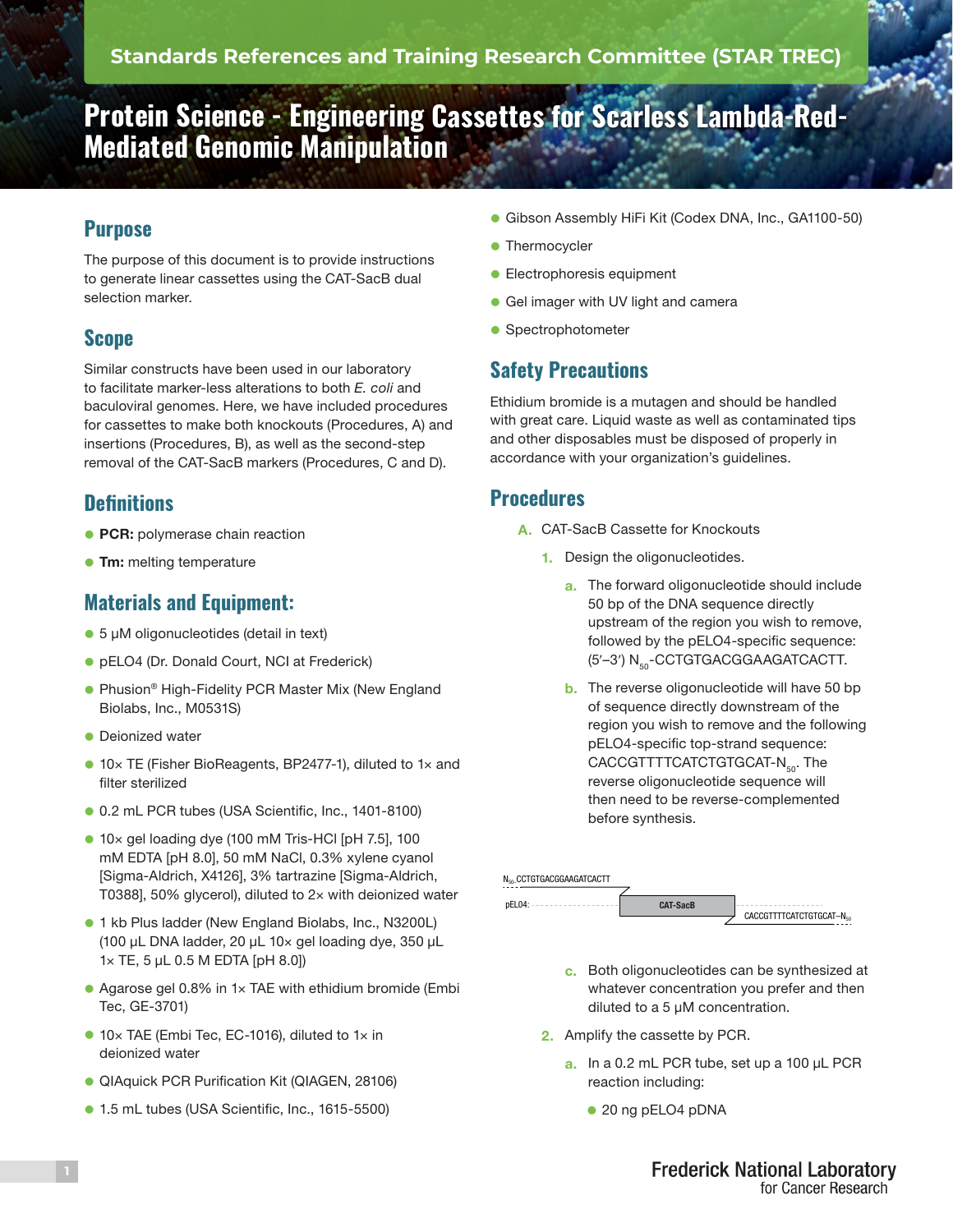- $\bullet$  0.2 µM forward oligo
- $\bullet$  0.2 µM reverse oligo
- 1 mM MgCl2
- 50 µL Phusion<sup>®</sup> High-Fidelity PCR Master Mix
- Deionized water to a final volume of 100 µL
- **b.** Place the tube in the thermocycler and amplify the DNA using the following conditions with the Tm being optimized for the included oligonucleotides: initial denaturation at 98°C for 45 seconds; 25 cycles of 98°C for 30 seconds, 62°C for 30 seconds, and 72°C for 2 minutes; followed by a 10-minute final elongation at 72°C and cooling to 4°C.
- c. Set up electrophoresis equipment and fill with 1× TAE. Insert 0.8% agarose gel into the dock.
- d. In a fresh 0.2 mL PCR tube, mix  $5 \mu L$  of the PCR product with 5  $\mu$ L of 2× loading dye and load the full volume onto a 0.8% agarose gel. Load 1 µL of 1 kb Plus ladder with loading dye in a neighboring well.
- e. Electrophorese the DNA samples for 1 hour at 100 V.
- f. Image the gel with UV light. The expected amplicon is 3.2 kb.
- 3. Purify the amplicon.
	- a. Purify the remaining PCR reaction volume using the QIAquick PCR Purification Kit per the manual instructions.
	- **b.** Measure the concentration of the eluted DNA with a spectrophotometer.
	- c. The final concentration will need to be >25 ng/µL for future electroporation of 100 ng. If necessary, concentrate the DNA by your preferred method, but do not allow it to become overdry or heated at a high temperature.
	- d. Store the final amplicon at -20°C until ready to transform.
- **B.** CAT-SacB Cassette for Insertions
	- 1. Design the construct.
		- a. To add a gene(s), analyze the host genome for a region that can tolerate insertions. You will need to include a host-specific promoter, the ORF sequence, and a termi-

nator/polyadenylation signal for the inserted gene to be functional. If you are altering an existing gene, be especially careful in designing the replacement construct to be certain not to introduce unwanted indels.

- 2. Amplify CAT-SacB.
	- a. The 3.2 kb dual-selection marker can be amplified without homology using these 5′–3′ oligonucleotide sequences: CAT forward (CCTGTGACGGAAGAT-CACTT) and SacB reverse (ATGCA-CAGATGAAAACGGTG).
	- b. In a 0.2 mL PCR tube, set up a 100 µL PCR reaction including:
		- 20 ng pELO4 pDNA
		- $\bullet$  0.2 µM forward oligo
		- $\bullet$  0.2 µM reverse oligo
		- 1 mM MgCl2
		- 50 µL Phusion<sup>®</sup> High-Fidelity PCR Master Mix
		- $\bullet$  Deionized water to a final volume of 100  $\mu$ L
	- c. Place the tube in the thermocycler and amplify it using the following conditions: initial denaturation at 98°C for 45 seconds; 25 cycles of 98°C for 30 seconds, 62°C for 30 seconds, and 72°C for 2 minutes; followed by a 10-minute final elongation at 72°C and cooling to 4°C.
- 3. Design oligonucleotides for strain-specific pieces.
	- a. Design forward and reverse oligonucleotides for each component of your intended insertion cassette to include ~20 bp of gene-specific sequence. There must also be ~40 bp of homology between each of the pieces; we typically add the forward oligonucleotide of a given piece to the end of the previous piece as shown in the diagram. Given the CAT-SacB amplicon is tagless, you will need to include homology to the beginning of CAT on the reverse of the previous piece as well as homology to the end of SacB on the forward of the following piece.

| $~1$ -300bp<br>up | Promoter > ORF pA | <b>CAT-SacB</b> | $~1$ -300 $~$ bp<br>down |
|-------------------|-------------------|-----------------|--------------------------|
|                   |                   |                 |                          |
|                   |                   |                 |                          |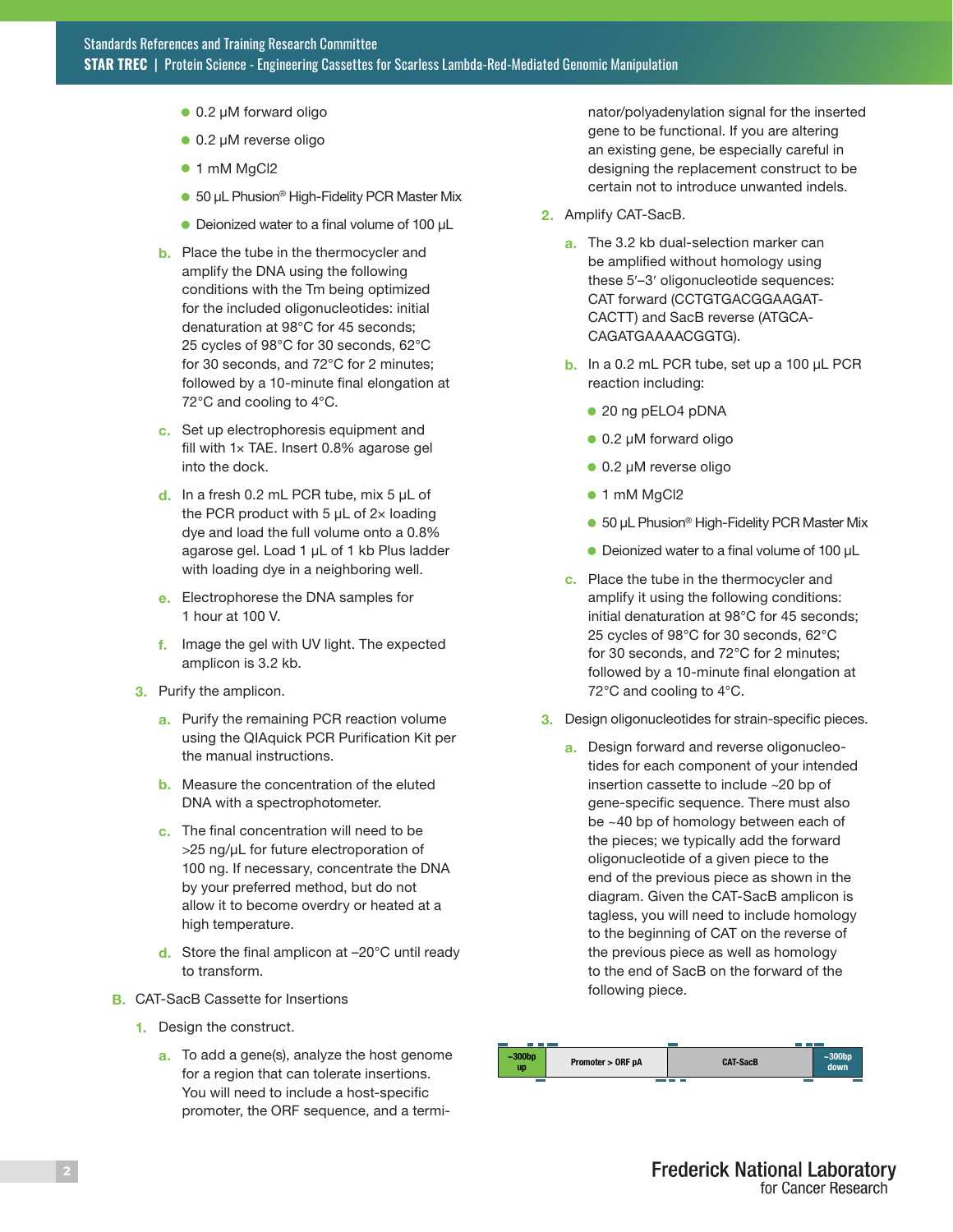- 4. Amplify the components by PCR.
	- a. In a 0.2 mL PCR tube, set up a 100 µL PCR reaction as such:
		- **.** 20 ng genomic DNA, synthetic or other plasmid template
		- $\bullet$  0.2 µM forward oligo
		- $\bullet$  0.2 µM reverse oligo
		- 50 µL Phusion<sup>®</sup> High-Fidelity PCR Master Mix
		- $\bullet$  Deionized water to a final volume of 100 µL
	- **b.** Place the tube in the thermocycler and amplify it using the following conditions with the Tm specific to the oligonucleotide pairs: initial denaturation at 98°C for 45 seconds; 25 cycles of 98°C for 30 seconds, Tm°C for 30 seconds, and 72°C for 30 seconds per kb of the expected product; followed by a 10-minute final elongation at 72°C and cooling to 4°C.
	- c. Set up electrophoresis equipment and fill it with 1× TAE. Insert a 0.8% agarose gel into the dock.
	- $d.$  In a fresh 0.2 mL PCR tube, mix 5  $\mu$ L of the PCR product with 5  $\mu$ L of 2× loading dye and load the full volume onto a 0.8% agarose gel. Load 1 µL of 1 kb Plus ladder with loading dye in a neighboring well.
	- e. Electrophorese for 1 hour at 100 V.
	- f. Image the gel with UV light. The expected amplicon is 3.2 kb.
- 5. Purify the amplicons.
	- a. Purify the remaining PCR reaction volume using the QIAquick PCR Purification Kit per the manual instructions
	- **b.** Measure the concentration of the eluted DNA with a spectrophotometer.
	- c. Based on the size of each piece and the concentration, calculate fmol/µL. (Use the formula ng DNA  $\times$  fmol/660fg  $\times$ 106fg/1  $\mu$ g × 1/# nucleotides = fmol.)
	- d. Store the purified amplicons at –20°C until ready to transform.
- 6. Assemble the CAT-SacB cassette.
	- a. Thaw Gibson Assembly HiFi 2x Mastermix on ice.
- b. Add 25 fmoles of each amplicon to a 0.2 mL PCR tube and bring volume up to 10 µL with deionized water.
- c. Add 10 µL Gibson Assembly HiFi 2x Mastermix and place the tube in the 50°C heat block for 30 minutes.
- 7. Amplify the CAT-SacB cassette.
	- a. Add the following to a 0.2 mL PCR tube:
		- 1 µL Gibson Assembly Reaction
		- $\bullet$  0.2 µM forward primer
		- $\bullet$  0.2 µM reverse primer
		- 50 µL Phusion<sup>®</sup> High-Fidelity PCR Master Mix
		- $\bullet$  Deionized water to a final volume of 100 µL
	- b. Place the tube in the thermocycler and amplify it using the following conditions with the Tm specific to the oligonucleotide pairs: initial denaturation at 98°C for 45 seconds; 20 cycles of 98°C for 30 seconds, Tm°C for 30 seconds, and 72°C for 30 seconds per kb of the expected product; followed by a 10-minute final elongation at 72°C and cooling to 4°C.
	- c. Set up the electrophoresis equipment and fill it with  $1\times$  TAE. Insert a 0.8% agarose gel into the dock.
	- d. In a fresh 0.2 mL PCR tube, mix  $5 \mu L$  of the PCR product with 5  $\mu$ L 2 $\times$  loading dye and load the full volume onto a 0.8% agarose gel. Load 1 µL of 1 kb plus ladder with loading dye in a neighboring well.
	- e. Electrophorese the DNA samples for 1 hour at 100 V.
	- f. Image the gel with UV light.
	- g. Confirm the size of the amplicon.
- 8. Purify the CAT-SacB cassette.
	- a. Purify the remaining PCR reaction volume using the QIAquick PCR Purification Kit per the manual instructions.
	- b. Measure the concentration of the eluted DNA with a spectrophotometer.
	- c. The final concentration will need to be >25 ng/µL for future electroporation. If necessary, concentrate the DNA by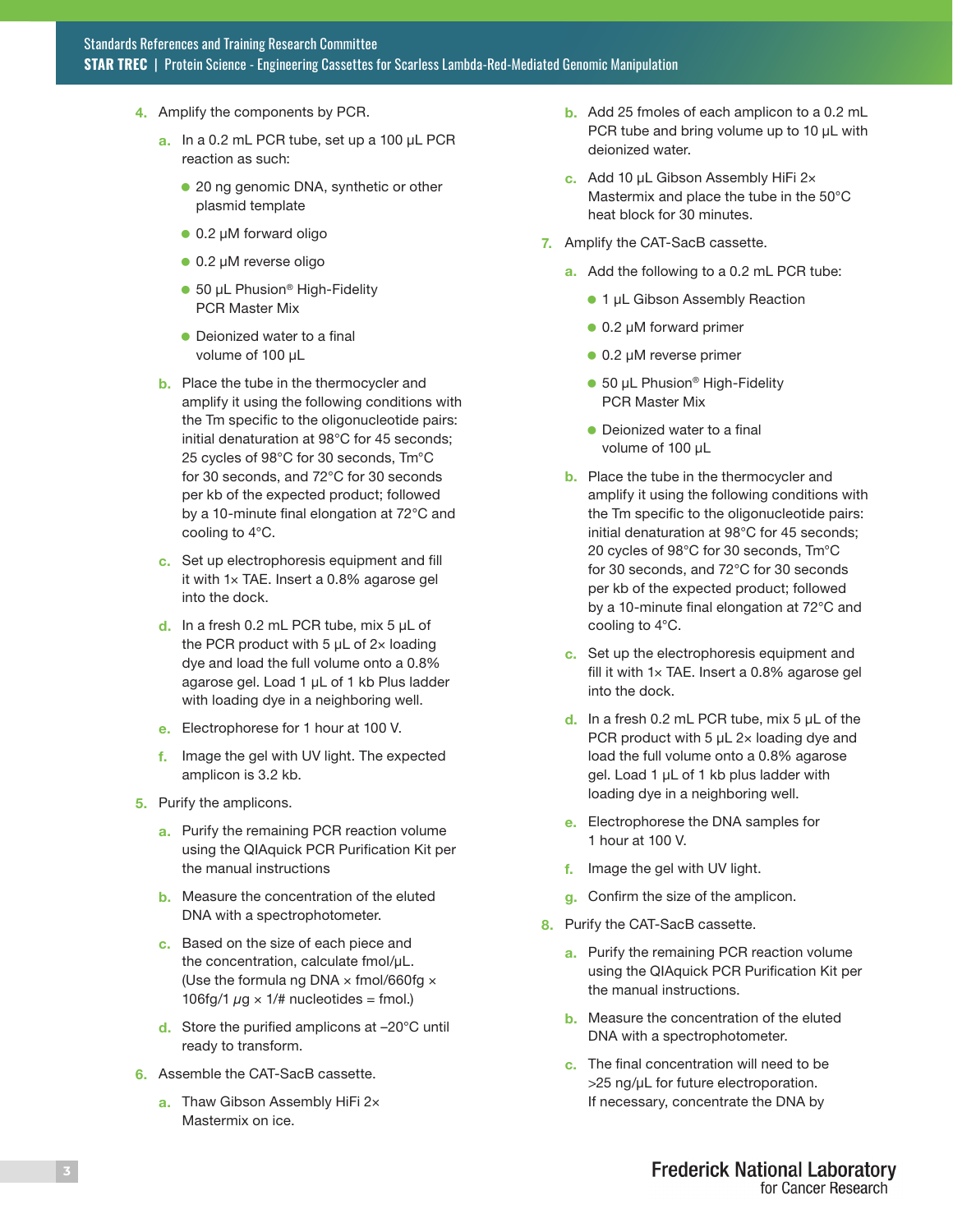your preferred method but do not allow it to become overly dry or heated at a high temperature.

- d. Store the final amplicon at -20°C until ready to transform.
- C. CAT-SacB dsDNA Removal Cassette
	- 1. Design the oligonucleotides.
		- a. Design forward and reverse oligonucleotides to amplify a fragment of genomic DNA ~300 bp long directly upstream of the inserted CAT-SacB markers.
		- **b.** Design forward and reverse oligonucleotides to amplify a fragment of genomic DNA ~300 bp directly downstream of the inserted CAT-SacB markers. The forward oligonucleotide will also contain a 25 bp flank that has homology added to the end of the upstream homology arm.
		- c. All oligonucleotides can be synthesized at whatever concentration you prefer and then diluted to 5  $\mu$ M concentration with 1 $\times$  TE.
	- 2. Amplify the homology arms by PCR.
		- a. In a 0.2 mL PCR tube, set up a 100 µL PCR reaction including:
			- $\bullet$  200 ng gDNA
			- 0.2 µM forward oligo
			- 0.2 µM reverse oligo
			- 12.5 µL Phusion<sup>®</sup> High-Fidelity PCR Master Mix
			- $\bullet$  Deionized water to a final volume of 25  $\mu$ L
		- **b.** Place the tube in the thermocycler and amplify it using the following conditions, adjusting the Tm to the oligonucleotides you have designed: initial denaturation at 98°C for 45 seconds; 25 cycles of 98°C for 30 seconds, Tm°C for 30 seconds, and 72°C for 30 seconds per kb of the expected product; followed by a 10-minute final elongation at 72°C and cooling to 4°C.
		- c. Set up the electrophoresis equipment and fill with 1× TAE. Insert a 0.8% agarose gel into the dock.
		- d. In a fresh 0.2 mL PCR tube, mix  $5 \mu L$  of the PCR product with 5  $\mu$ L of 2× loading dye and load the full volume onto a 0.8%

agarose gel. Load 1 µL of 1 kb Plus ladder with loading dye in a neighboring well.

- e. Electrophorese the DNA samples for 1 hour at 100 V.
- f. Image the gel with UV light. The expected amplicon is 3.2 kb.
- 3. Purify the amplicons.
	- a. Purify the remaining PCR reaction volume using the QIAquick PCR Purification Kit per the manual instructions.
	- b. Store the final amplicon at –20°C until ready for overlap PCR.
- 4. Overlap PCR.
	- a. Combine the following in a 0.2 mL PCR tube:
		- 0.2 µL purified upstream homology arm
		- 0.2 µL purified downstream homology arm
		- 5 µM upstream arm forward oligo
		- 5 µM downstream arm reverse oligo
		- $\bullet$  50 µL Phusion<sup>®</sup> High-Fidelity PCR Master Mix
		- $\bullet$  Deionized water to a final volume of 100 µL
	- **b.** Place the tube in the thermocycler and amplify it using the following conditions adjusting the Tm to the oligonucleotides you have designed: initial denaturation at 98°C for 45 seconds; 25 cycles of 98°C for 30 seconds, Tm°C for 30 seconds, and 72°C for 30 seconds per kb of the expected product; followed by a 10-minute final elongation at 72°C and cooling to 4°C.
	- c. Set up the electrophoresis equipment and fill it with 1× TAE. Insert a 0.8% agarose gel into the dock.
	- d. In a fresh 0.2 mL PCR tube, mix  $5 \mu L$  of the PCR product with 5  $\mu$ L of 2× loading dye and load the full volume onto a 0.8% agarose gel. Load 1 µL of 1 kb Plus ladder with loading dye in a neighboring well.
	- e. Electrophorese the DNA samples for 1 hour at 100 V.
	- f. Image the gel with UV light. The expected amplicon will be the sum of the two homology arms (~600 bp).